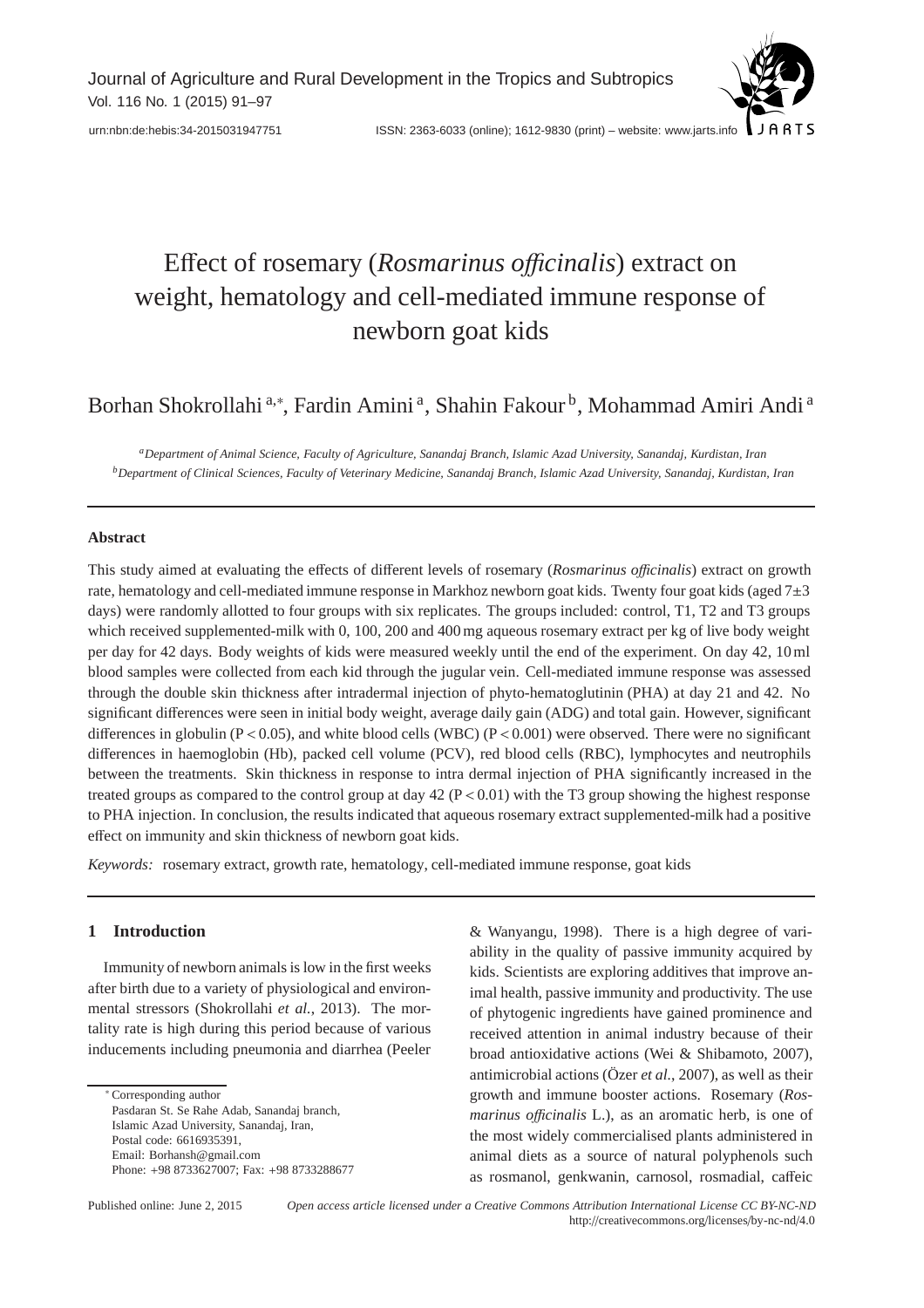acid, rosmarinic acid and carnosic acid (Anderson *et al.*, 2008; Costa *et al.*, 2007; Cuvelier *et al.*, 1996; Moran *et al.*, 2005). Its powerful antioxidant activity supports protection against damage induced by free radicals (Ramírez *et al.*, 2004). Moreover, rosemary has been demonstrated to have anticancer (Tai *et al.*, 2012), antiinflammatory and antimicrobial effects (Aruoma *et al.*, 1996; Seydim & Sarikus, 2006; Suong *et al.*, 2011). The effect of rosemary or its essential oils on rumen fermentation and on milk fatty acids compositions has been investigated (Nudda *et al.*, 2014; Sahraei *et al.*, 2014). Extracts of rosemary leaves fed to lactating Murciano-Granadina goats increased polyunsaturated fatty acids in milk with increasing dosage (Boutoial *et al.*, 2013) but this effect was not observed in cattle (Benchaar *et al.*, 2007; Hristov *et al.*, 2013). Moujahed *et al.* (2013) reported that rosemary essential oils had no effect neither on total gas production nor on volatile fatty acid accumulation in rumen of sheep.

Markhoz goats are reared in western Azerbaijan, Kurdistan and Kermanshah provinces of Iran and produce mohair (Bahmani *et al.*, 2011; Farshad *et al.*, 2008). The mohair obtained from these animals has an important cultural role and is used for making local clothes in Kurdistan; the animals are also major source of red meat (102,000 ton per year) in Iran (Farshad *et al.*, 2008). Nutritional strategies are necessary to reduce the immunosuppressive consequences of physical or pathological stresses which cause mortality among newborn kids.

The effect of herbs on immunity enhancement and subsequent growth of goat kids remained to be surveyed. Taking account of a possible immune stimulant effect of rosemary due to its antimicrobial, antioxidant, flavour enhancing properties and potential therapeutic benefits, the objective of the current study was to determine the effect of rosemary extract at different supplemental levels on growth rate, haematology and cell mediated immune response in newborn goat kids.

# **2 Materials and methods**

#### *2.1 Rosemary aqueous extract preparation*

Rosemary plants were collected in January from fresh herbs grown under greenhouse condition. The extract was prepared by submerging 5 or  $10 g L^{-1}$  of fresh leaves in boiling water for 10 minutes. Once the water had cooled off to 25 °C, the solution was filtered to remove the leaves before use (Malo *et al.*, 2011).

#### *2.2 Animal management and experimental design*

The experiment was conducted on the Markhoz goat research station in Sanandaj in the Kurdistan province of West Iran. A total of twenty-four Markhoz newborn male goat kids (about  $7\pm3$  days of age) were randomly divided into four groups (Control, T1, T2 and T3) and kept under an approved protocol by the research station. These animals were selected according to the parity of dams (all dams were homogeneous for parity), weight and nutrition during their pregnancy. The treated groups (T1, T2 and T3) were fed with supplemented milk containing 100, 200 or 400 mg rosemary extract per kg of live body weight per day for 42 days, respectively. The control group was fed by an equal amount of milk without rosemary extract.

Uniform management standards were applied in all groups. Health status of kids was checked by diagnosing pneumonia and diarrhoea and treated if pneumonia and diarrhoea were recorded at the beginning of the experiment. Each kid was kept with its mother in a separate cage  $(2 \times 1.5 \text{ m})$  equipped with feeders and water until the end of the experiment. Before feeding supplemented milk, goat kids were separated from their mothers and fasted for 3 h after which they were fed with rosemary extract supplemented milk using pacifiers. Rosemary extract supplemented milk was prepared by dissolving the required amount of rosemary extract into 70 cc of fresh goat milk. During the experimental period, kids were closely monitored to ensure enough suckling. All kids received colostrum during the first days after birth.

## *2.3 Weighing and sampling*

Kids were weighed weekly from the beginning to the end of the experiment (6 weeks). About 10 ml of blood were collected from each kid through the jugular vein at the end of the study (day 42). Two and half millilitres of blood anticoagulated with EDTA were used for blood cells count and 7.5 ml transferred to a plane tube for serum separation. All tubes were instantly kept at  $4^{\circ}$ C and then centrifuged (3,000  $\times$  g for 10 min); the obtained serum was separated and all samples transferred to the laboratory and stored at  $-20^{\circ}$ C until analyses.

Anticoagulated blood was analysed for hematocrit (PCV), haemoglobin (Hb) and leukocyte and erythrocyte counts (WBC and RBC) by micro-hematocrit, cyanmethaemoglobin and standard manual methods, respectively. Differential leukocyte counts were performed on routinely prepared Giemsa-stained blood films using the cross-sectional technique (Jain, 1986).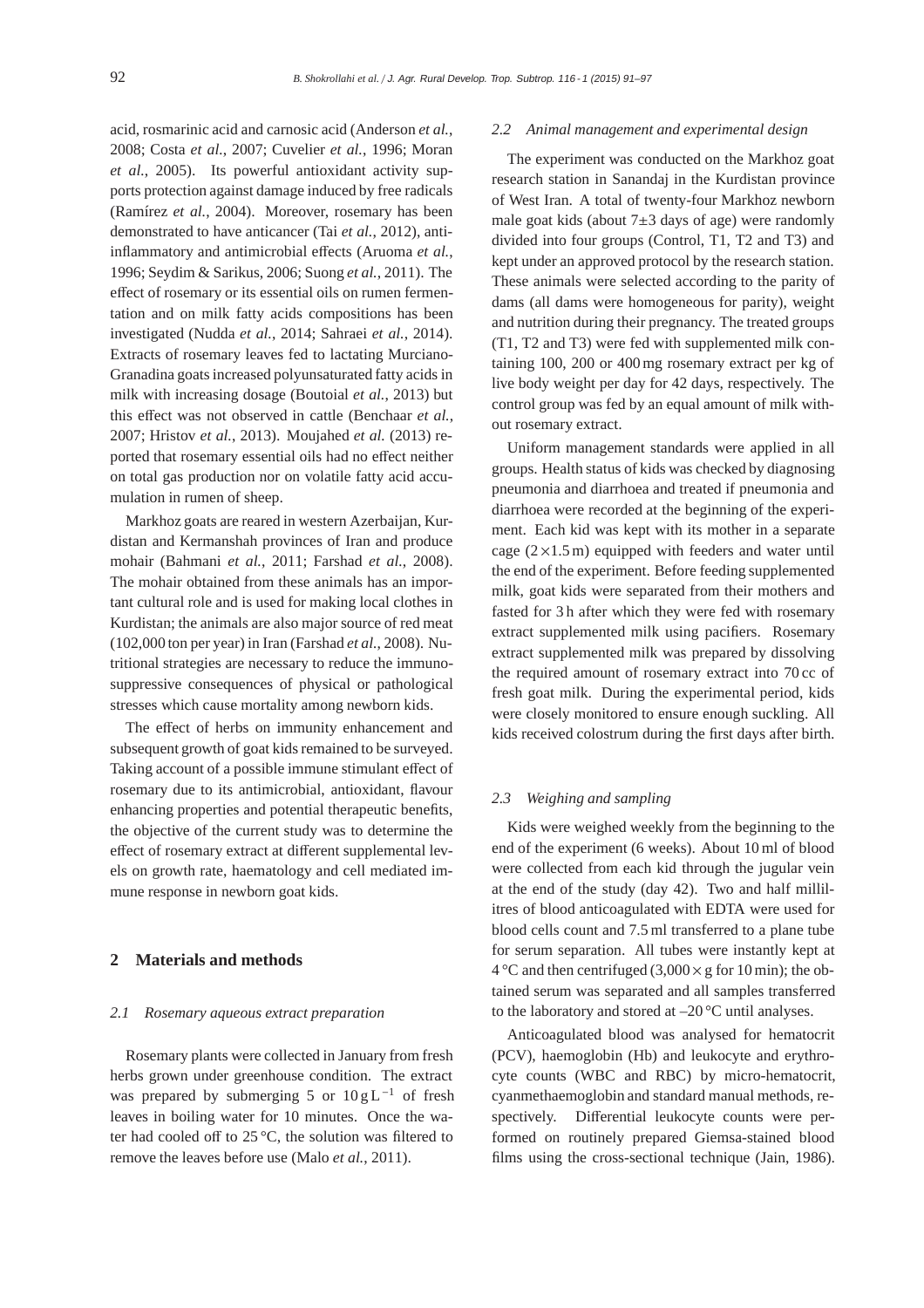Serum globulin was measured using a commercial kit (Pars Azmun R2 11005). Average daily gain (ADG) ratios were calculated daily throughout the experimental period.

#### *2.4 Skin-testing of cell-mediated immunity with PHA*

Cell-mediated immune response was evaluated by determining double skin thickness in response to phytohaemagglutinin (PHA) using the test procedure reported by Lacetera *et al.* (1999). Skin tests were performed on days 21 and 42 after the beginning of the experiment. To this end,  $250 \mu$ g PHA diluted in 0.1 ml phosphate buffer was intradermal injected to a shaved area on the right lumbar back using an automatic injector. Double skin thickness was measured using a digital calliper before (time 0) and 8, 16, and 24 h after injection of PHA. Sterile phosphate buffer saline (PBS) was injected nearby approximately 10 cm from the injection site of PHA to test of any skin responses to PBS alone.

#### *2.5 Statistical analysis*

Data for haematology parameters and weights were analysed according to a completely randomised design

using the General Linear Models procedure of SAS (version 9.2). Double skin thickness data were submitted to the MIXED procedure, considering the skin thickness before PHA injection (time 0) as covariate. Means were separated by LSD, and least squares means and SEM for all data are presented. Main effects were discussed if  $P < 0.05$ .

# **3 Results**

## *3.1 ADG, total gain and haematology parameters*

The mean initial weight, total gain and ADG did not differ significantly among groups (Table 1), however, the highest ADG and total gain were observed in group T2.

Significant differences in globulin  $(P < 0.05)$  and WBC ( $P < 0.001$ ) were found among the groups. Globulin was significantly increased in T3 kids as compared to the control. WBC was the highest in the T2 and T1 groups and differed significantly from the control group. However, no significant differences were observed for Hb, PCV, RBC, lymphocytes and neutrophils levels among groups (Table 2).

**Table 1:** *Mean (*±*SEM) of total gain and average daily gain (ADG) in the di*ff*erent groups.*

| <i>Item</i>          | Control          | TΙ               | T2               | T3               | $P-value$ |
|----------------------|------------------|------------------|------------------|------------------|-----------|
| Initial weight (kg)  | $5.60 \pm 0.377$ | $5.49 \pm 0.326$ | $5.50 \pm 0.250$ | $5.90 \pm 0.278$ | NS        |
| $\text{ADG}$ (g/day) | $68.8 \pm 11.36$ | $62.9 \pm 13.27$ | $75.3 \pm 7.89$  | $70.2 + 5.69$    | NS.       |
| Total gain (kg)      | $2.89 \pm 0.477$ | $2.64 \pm 0.557$ | $3.58 \pm 0.332$ | $2.95 \pm 0.239$ | <b>NS</b> |
|                      |                  |                  |                  |                  |           |

The Control, T1, T2 and T3 groups were supplemented with 70 cc of milk containing 0, 100, 200 or 400 mg rosemary extract per kg of live body weight per day.

**Table 2:** *Mean (*±*SEM) concentration of di*ff*erent blood biochemical and haematology factors for the di*ff*erent groups.*

| <i>Item</i>               | Control                      | TΙ                    | T2                 | T3                             | $P-value$ |
|---------------------------|------------------------------|-----------------------|--------------------|--------------------------------|-----------|
| Globulin $(g/dl)$         | $2.65 \pm 0.083^b$           | $2.82 \pm 0.030^{ab}$ | $2.95 \pm 0.048^a$ | $2.82 \pm 0.076$ <sup>ab</sup> | $\ast$    |
| Hb(g/dl)                  | $9.26 \pm 0.435$             | $8.75 \pm 0.389$      | $8.26 \pm 0.388$   | $8.86 \pm 0.443$               | <b>NS</b> |
| $PCV$ $(\% )$             | $26.8 \pm 2.00$              | $22.9 \pm 1.53$       | $23.7 + 1.32$      | $23.8 \pm 1.57$                | <b>NS</b> |
| RBC $(\times 10^6/\mu l)$ | $16.2 \pm 1.08$              | $13.5 \pm 0.96$       | $13.5 \pm 1.20$    | $14.2 \pm 0.97$                | <b>NS</b> |
| WBC $(\times 10^6/\mu l)$ | $17.0 \pm 0.92$ <sup>c</sup> | $20.9 \pm 1.16^b$     | $24.1 + 1.18a$     | $17.8 \pm 1.06c$               | ***       |
| Neutrophils $(\%)$        | $34.5 \pm 1.60$              | $35.5 \pm 1.85$       | $34.2 \pm 1.48$    | $35.5 \pm 1.25$                | <b>NS</b> |
| Lymphocyte $(\%)$         | $64.2 \pm 1.79$              | $62.7 \pm 1.95$       | $64 \pm 1.39$      | $63.5 \pm 1.39$                | <b>NS</b> |

The Control, T1, T2 and T3 groups were supplemented with 70 cc of milk containing 0, 100, 200 or 400 mg rosemary extract per kg of live body weight per day.

Means in the same row with different letter are significantly different.  $NS = P > 0.05$ , \*\*\* P<0.001.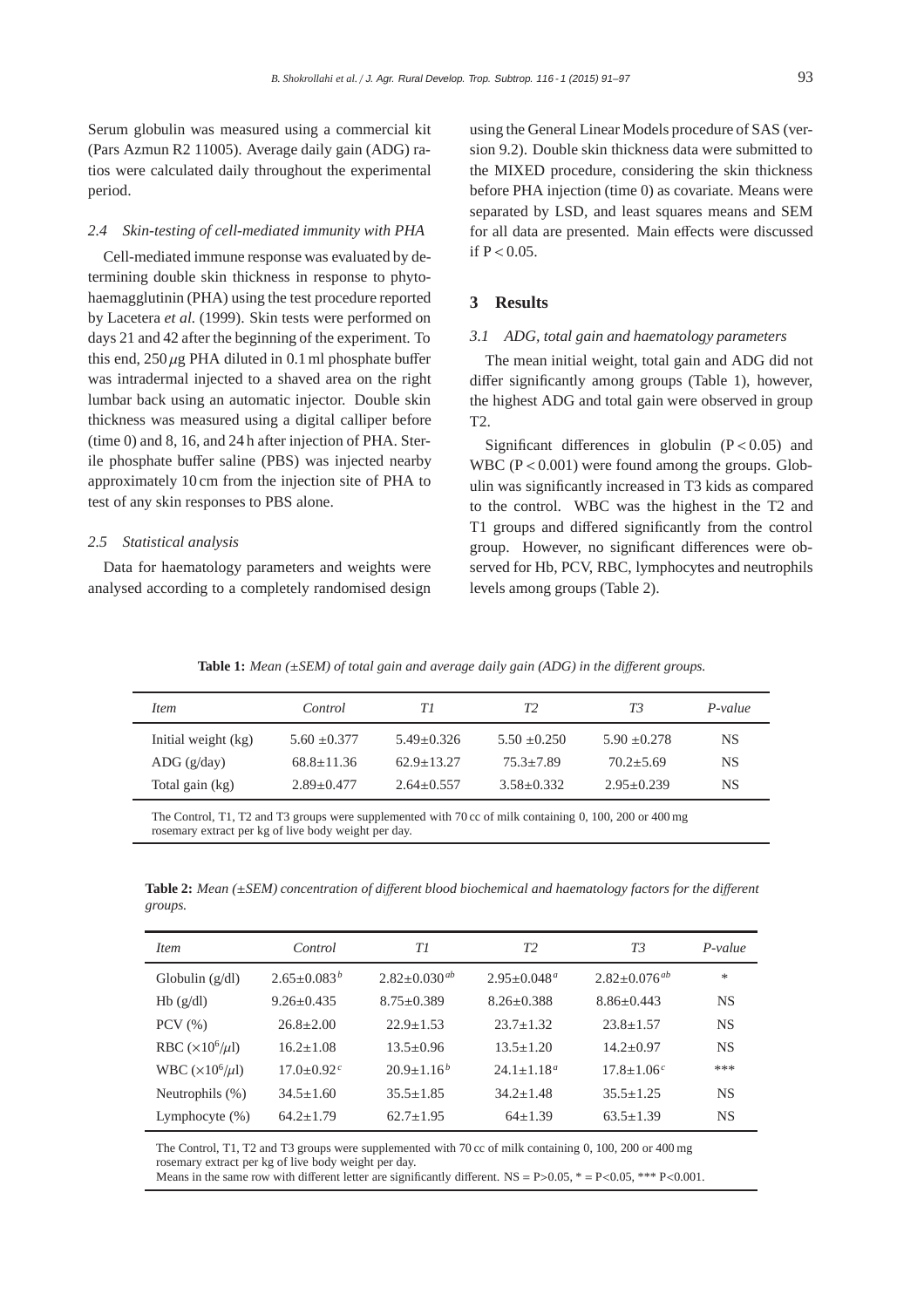| Item      | Control            | TΙ                            | T <sub>2</sub>        | T3                            | $P-value$ |
|-----------|--------------------|-------------------------------|-----------------------|-------------------------------|-----------|
| $21$ -day | $6.98 \pm 0.166$   | $6.80\pm0.141$                | $6.74 \pm 0.222$      | $6.65 \pm 0.159$              | NS.       |
| $42$ -day | $6.22 \pm 0.218^b$ | $6.93 \pm 0.266$ <sup>a</sup> | $6.69 \pm 0.128^{ab}$ | $7.17 \pm 0.221$ <sup>a</sup> | **        |

**Table 3:** *Mean (*±*SEM) of double skin thickness (millimetre) measurements for the di*ff*erent groups after PHA injection at day 21 and day 42 of experiment.*

The Control, T1, T2 and T3 groups were supplemented with 70 cc of milk containing 0, 100, 200 or 400 mg rosemary extract per kg of live body weight per day. Means in the same row with different letter are significantly different.  $NS = P > 0.05$ , \*\*  $P < 0.01$ .

*3.2 Cell-mediated immune response*

Skin thickness was not significantly different among groups on day 21 of the experiment. However, significant differences were observed after injection of PHA among groups on day 42 of the experiment  $(P<0.01)$ with the T3 group showing the highest response to PHA injection. Significant differences were observed in skin thickness among groups after 8, 16 and 24 hours post PHA injection on day 42 (Table 3).

#### **4 Discussion**

Medicinal herbs or phytogenic products seem to be valuable for enhancing immunity and subsequently, by their broad-spectrum activity, they may lead to an elevated growth. Rosemary being an important medicinal herb has many reported beneficial effects. Some researchers have shown the beneficial effect of rosemary on growth performance. Ghazalah & Ali (2008) showed that the addition of 0.5 % rosemary leaves to the basal diet of broilers enhanced weight gain as compared to the control group. Moreover, different levels of rosemary remarkably increased growth performance for 42 days in broiler chicks (Yesilbag *et al.*, 2011). Findings of the current research revealed that there were no substantial differences in growth rate among the treated and control groups, as ADG and total weight gain non-significantly increased in kids given rosemary extract. No effect of rosemary on growth performance was detected alike in chicks (Basmacıoğlu et al., 2004; Yasar et al., 2011), sea bass (Turi *et al.*, 2009), rat (Afonso *et al.*, 2013) and rabbit (Beghelli *et al.*, 2012). Similarly, Janz *et al.* (2007) reported that rosemary had no substantial effect on growth performance in treated pigs in comparison with the control group. Contrary, Ibarra et al. (2011) suggested that carnosic acid-rich rosemary leaf extract in a high-fat diet limited weight gain in mice. These, partial contradictory results may be due to differences in the type, quality or quantity of supplemental rosemary and also due to species and age of animals.

Changes in the physiological state of an animal are often reflected by changes in haematology parameters. Hence, blood indices are important tools used to confirm the effects of nutritional and environmental management in animals. In the current study, we have not seen any significant differences in the rate of Hb, PCV and RBC among groups, although, the rate of these parameters tended to decrease in the treated kids. There is no reported study about the effect of rosemary on Hb, PCV and RBC in newborn or adult ruminants. In contradiction with our results, in a study with quails, Yesilbag *et al.* (2012) showed that 100 mg of rosemary per kg of diet caused an increase in levels of RBC, Hb and PCV.

Milk supplemented with rosemary extract (T1 and T2) had a statistically significant effect on WBC counts but had no effect on lymphocyte or neutrophil amounts. Contrary to these results, in a study on quails, rosemary plus oregano volatile oil mixture had no remarkable effect on WBC counts but significantly enhanced the levels of lymphocyte and neutrophil (Yesilbag *et al.*, 2012). Moreover, Savoini *et al.* (2003) reported that dietary rosemary extract markedly decreased the counts of WBC and blood neutrophils percentage compared to the control group in organically managed dairy goats.

The amount of globulin significantly increased in T3 kids compared to other groups. Serum proteins especially globulin contribute profoundly to the immunity and growth rate of newborn kids, not only because of the immunoglobulin content, but also because of other nutritional and physiological effects (Chen *et al.*, 1999). Rosemary supplementation increased blood total protein content of organically managed dairy ewes (Chiofalo *et al.*, 2012). Ghazalah & Ali (2008) showed that rosemary leaves meal (at 0.5 and 1 % of the diet) increased the globulin level in broilers as compared to the control group. Because of the close correlation between globulin and immunoglobulins levels, it could be concluded from the present study that rosemary extract had a positive effect on immunity due to its role in developing and protecting cells and inhibiting non-enzymatic oxidation (Ghazalah & Ali, 2008).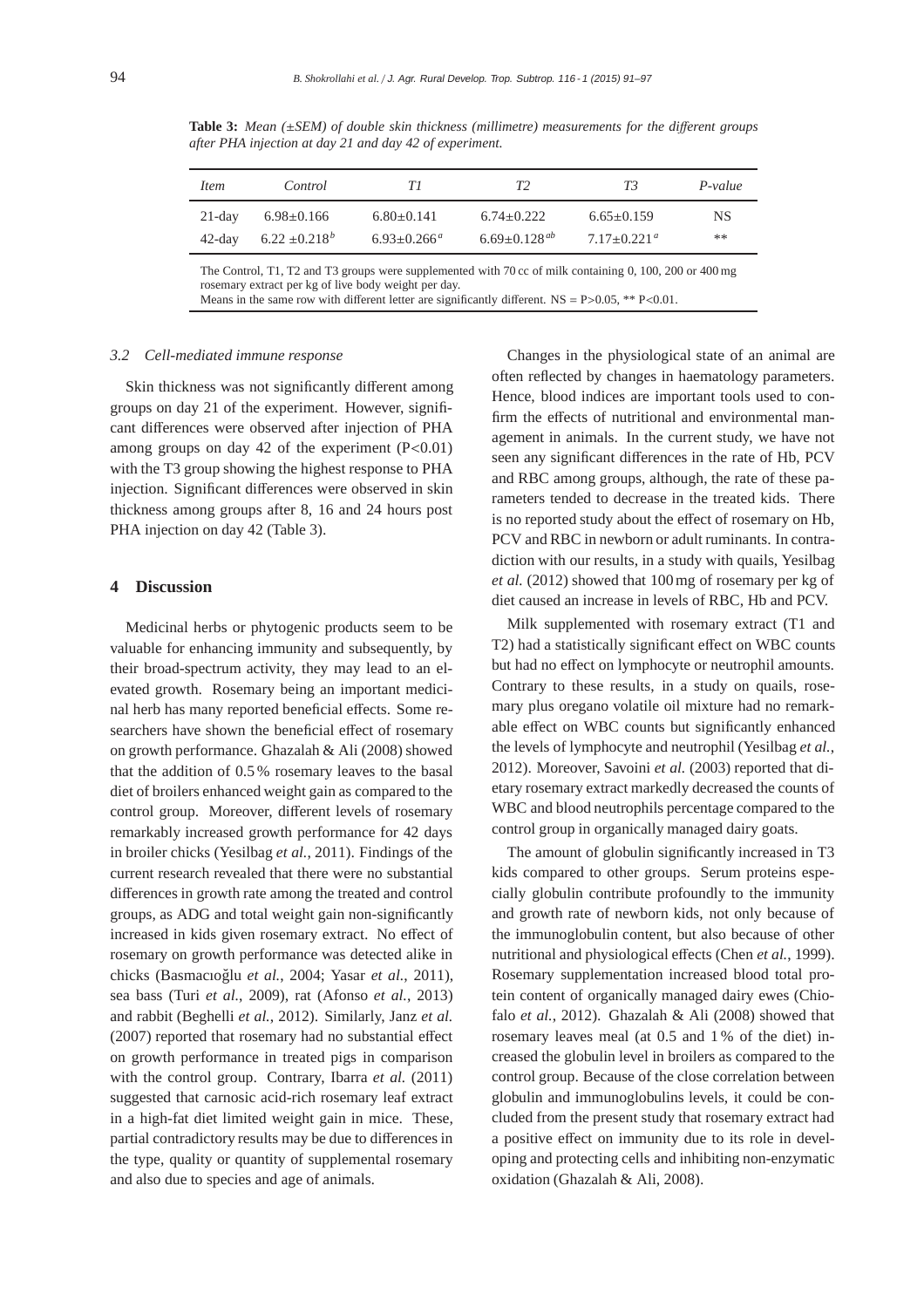Measurement of immune reactivity is an important tool (Hessing *et al.*, 1995), and is also beneficial as a complement to diagnostic tests based on the immune response. PHA, a lectin from *Phaseolus vulgaris*, causes agglutination of erythrocytes; and growth, division and non-specific activation of T-cells. The skin test involves injecting PHA and measuring the change in skin thickness. The results of the current study showed that milk supplemented with rosemary extract had an effect on the double skin thickness in response to PHA injection in comparison with control kids at day 42 of the experiment. Similar to these results, 200 ppm rosemary extracts increased mitogenic response of spleen cells to concanavalin A and PHA in rats fed 10 % casein (Babu *et al.*, 1999). Furthermore, Al-Sheyab *et al.* (2012) detected that concanavalin A-stimulated proliferation of spleen cells from mice fed with 100 mg/kg body weight rosemary extract was significantly higher by 57 % than that of cells from the corresponding control animals, these researchers also showed that mice treated with 10, 50, 100 mg of rosemary extract per kg body weight had significantly higher Immunoglobulin M (IgM) in comparison with the control group. Rosemary because of its powerful antioxidant activity may help to alleviate the oxidative stress conditions like protein or antioxidant deficiency (Babu *et al.*, 1999).

In conclusion, the rosemary supplementation to newborn kids significantly improved the WBC counts and double skin thickness in response to PHA injection on day 42. Future studies involving the investigation of the bioavailability of rosemary phenolic elements and their effect on immune enhancing parameters may help to clarify their role in physiological and environmental stressors in newborn animals.

#### **Acknowledgements**

This research was supported by Sanandaj branch, Islamic Azad University, Kurdistan, Iran.

# **References**

Afonso, M. S., Silva, A. M. D. O., Carvalho, E. B., Rivelli, D. P., Barros, S. B. M., Rogero, M. M., Lottenberg, A. M., Torres, R. P. & Mancini-Filho, J. (2013). Phenolic compounds from Rosemary (*Rosmarinus officinalis* L.) attenuate oxidative stress and reduce blood cholesterol concentrations in diet-induced hypercholesterolemic rats. *Nutrition and Metabolism*, 10, 1–9.

- Al-Sheyab, F. M., Abuharfeil, N., Salloum, L., Hani, R. B. & Awad, D. S. (2012). The Effect of Rosemary (*Rosmarinus o*ffi*cinalis* L.) Plant Extracts on the Immune Response and Lipid Profile in Mice. *Journal of Biology and Life Science*, 3, 37–58.
- Anderson, D., Cheng, Y. & Duan, R. D. (2008). Ursolic acid inhibits the formation of aberrant crypt foci and affects colonic sphingomyelin hydrolyzing enzymes in azoxymethane-treated rats. *Journal of Cancer Research and Clinical Oncology*, 134, 101–107.
- Aruoma, O., Spencer, J. P., Rossi, R., Aeschbach, R., Kahn, A., Mahmood, N., Munoz, A., Murcia, A., Butler, J. & Halliwell, B. (1996). An evaluation of the antioxidant antiviral action of extracts of rosemary and provencal herbs. *Food and Chemical Toxicology*, 34, 449–456.
- Babu, U. S., Wiesenfeld, P. L. & Jenkins, M. Y. (1999). Effect of dietary rosemary extract on cell-mediated immunity of young rats. *Plant Foods for Human Nutrition*, 53, 169–174.
- Bahmani, H., Tahmoorespur, M., Aslaminejad, A. A., Ali Abbasi, M. & Ebnabbas, R. (2011). Assessment of Demographic, Geographical and Genetic Risks in Markhoz Goat Population. *Journal of Animal and Veterinary Advances*, 10, 162–168.
- Basmacıoğlu, H., Tokuşoğlu, Ö. & Ergül, M. (2004). The effectof oregano and rosemary essential oils or alpha-tocopheryl acetate on performance and lipid oxidation of meat enriched with n-3 PUFA's inbroilers. *South African Journal of Animal Science*, 34, 197–210.
- Beghelli, D., Cardinali, R., Caterbi, S., Bistoni, O., Alunno, A., Gerli, R. & Castellini, C. (2012). Phytoderivates in rabbit diet and immune responses. In *Proceedings 10th World Rabbit Congress, Sharm El-Sheikh – Egypt* (pp. 1019–1023). World Rabbit Science Association.
- Benchaar, C., Petit, H. V., Berthiaume, R., Ouellet, D. R., Chiquette, J. & Chouinard, P. Y. (2007). Effects of essential oils on digestion, ruminal fermentation, rumen microbial populations, milk production, and milk composition in dairy cows fed alfalfa silage or corn silage. *Journal of Dairy Science*, 90, 886–897.
- Boutoial, K., Ferrandini, E., Rovira, S., García, V. & Belén López, M. (2013). Effect of feeding goats with rosemary (*Rosmarinus o*ffi*cinalis* spp.) by-product on milk and cheese properties. *Small Ruminant Research*, 112, 147–153.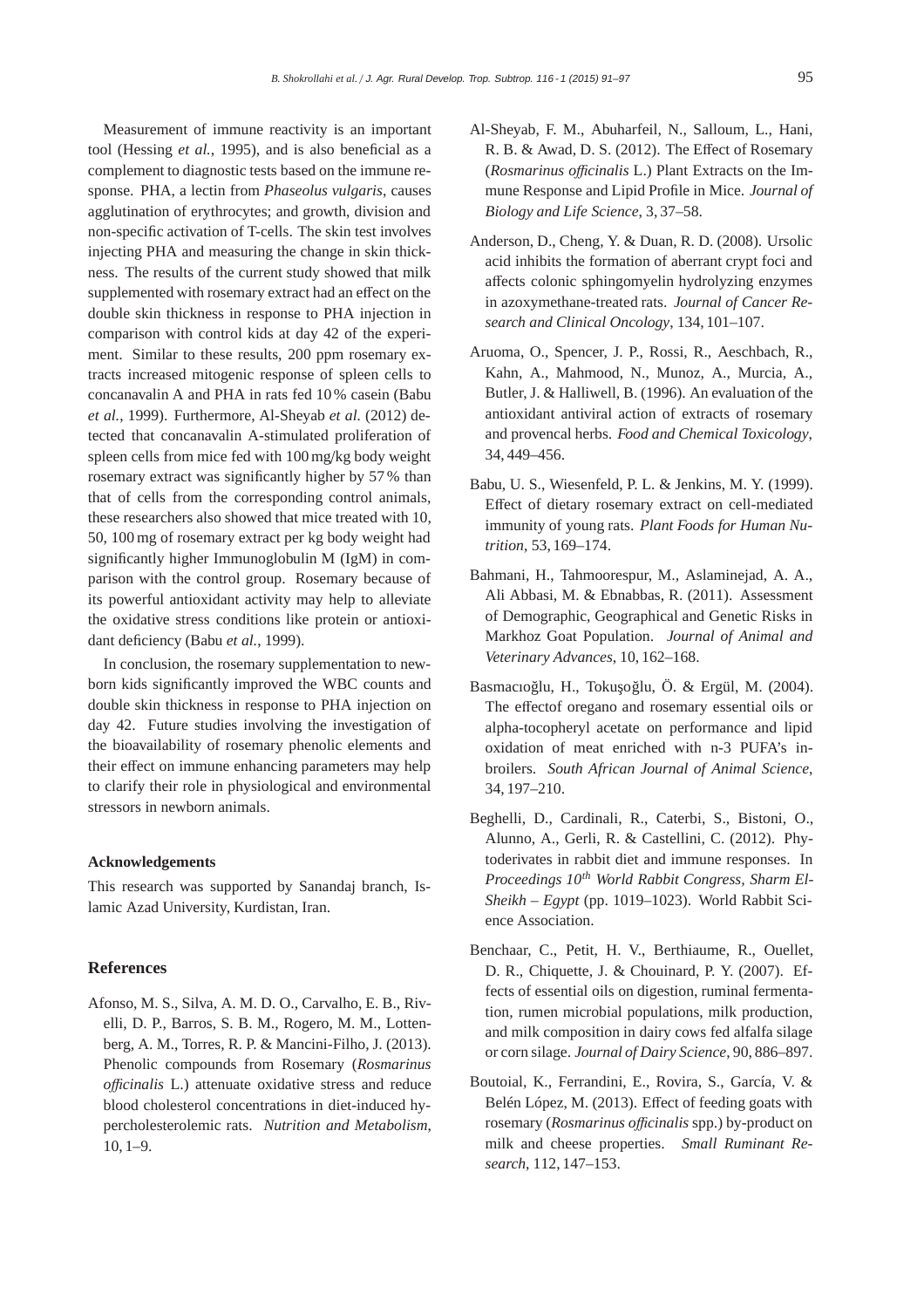- Chen, J. C., Chang, C. J., Peh, H. C. & Chen, S. Y. (1999). Serum protein levels and neonatal growth rate of Nubian goat kids in Taiwan area. *Small Ruminant Research*, 32, 153–160.
- Chiofalo, V., Liotta, L., Fiumanò, R., Benedetta, E. R. & Chiofalo, B. (2012). Influence of dietary supplementation of *Rosmarinus o*ffi*cinalis* L. on performances of dairy ewes organically managed. *Small Ruminant Research*, 104, 122–128.
- Costa, S., Utan, A., Speroni, E., Cervellati, R., Piva, G., Prandini, A. & Guerra, M. C. (2007). Carnosic acid from rosemary extracts: A potential chemoprotective agent against aflatoxin B1. An in vitro study. *Journal of Applied Toxicology*, 27, 152–159.
- Cuvelier, M. E., Richard, H. & Berset, C. (1996). Antioxidative activity and phenolic composition of pilotplant and commercial extracts of sage and rosemary. *Journal of American Oil Chemist's Society*, 73, 645– 652.
- Farshad, A., Akhondzadeh, S., Zamiri, M. J. & Sadeghi, G. (2008). The Estrous Cycle of the Markhoz Goat in Iran. *Asian-Aust Journal of Animal Science*, 21, 1411–1415.
- Ghazalah, A. A. & Ali, A. M. (2008). Rosemary Leaves as a Dietary Supplement for Growth in Broiler Chickens. *International Journal of Poultry Science*, 7, 234– 239.
- Hessing, M. J., Coenen, G. J., Vaiman, M. & Renard, C. (1995). Individual differences in cell-mediated and humoral immunity in pigs. *Veterinary Immunology Immunopathology*, 45, 97–113.
- Hristov, A. N., Lee, C., Cassidy, T., Heyler, K., Tekippe, J. A., Varga, G. A., Corl, B. & Brandt, R. C. (2013). Effect of *Origanum vulgare* L. leaves on rumen fermentation, production, and milk fatty acid composition in lactating dairy cows. *Journal of Dairy Science*, 96, 1189–1202.
- Ibarra, A., Cases, J., Roller, M., Chiralt-Boix, A., Coussaert, A. L. & Ripoll, C. (2011). Carnosic acid-rich rosemary (*Rosmarinus o*ffi*cinalis* L.) leaf extract limits weight gain and improves cholesterol levels and glycaemia in mice on a high-fat diet. *British Journal of Nutrition*, 106, 1182–1189.
- Jain, N. C. (1986). *Schalm's veterinary hematology*. Lea & Febiger, Philadelphia, U.S.
- Janz, J. A., Morel, P. C., Wilkinson, B. H. & Purchas, R. W. (2007). Preliminary investigation of the effects of low-level dietary inclusion of fragrant essential oils

and oleoresins on pig performance and pork quality. *Meat Science*, 75, 350–355.

- Lacetera, N., Bernabucci, U., Ronchi, B. & Tardone, A. (1999). The effect of injectable sodium selenite on immune function and milk production in Sardinian sheep receiving adequate dietary selenium. *Veterinary Research*, 30, 363–370.
- Malo, C., Gil, L., Cano, R., Martínez, F. & Galé, I. (2011). Antioxidant effect of rosemary (*Rosmarinus o*ffi*cinalis*) on boar epididymal spermatozoa during cryopreservation. *Theriogenology*, 75, 1735–1741.
- Moran, A. E., Carothers, A. M., Weyant, M. J., Redston, M. & Bertagnolli, M. M. (2005). Carnosol Inhibits{beta}-Catenin Tyrosine Phosphorylation and Prevents Adenoma Formation in the C57BL/6J/Min/+(Min/+) Mouse. *Cancer Research*, 65, 1097–1104.
- Moujahed, N., Bouaziz, Y. & Khelfa, A. (2013). Effects of essential oils from *Rosmarinus o*ffi*cinalis* and *Thymus capitatus* on in vitro rumen fermentation in sheep. In H. Ben Salem, & A. López-Francos (Eds.), *Feeding and management strategies to improve livestock productivity, welfare and product quality under climate change* (pp. 35–38). CIHEAM / INRAT / OEP / IRESA / FAO, Zaragoza.
- Nudda, A., Battacone, G., Neto, O. S., Cannas, A., Helena, A., Francesconi, D., Atzori, A. S. & Pulina, G. (2014). Feeding strategies to design the fatty acid profile of sheep milk and cheese. *Revista Brasileira de Zootecnia*, 43, 445–456.
- Özer, H., Sökmen, M., Gülüce, M., Adigüzel, A., Sahin, F., Sökmen, A., Kiliç, H. & Bariş, Ö. (2007). Chemical composition and antimicrobial and antioxidant activities of the essential oil and methanol extract of *Hippomarathrum microcarpum* (Bieb) from Turkey. *Journal of Agriculture and Food Chemistry*, 55, 937—942.
- Peeler, E. J. & Wanyangu, S. W. (1998). Infectious causes of small ruminant mortality in Kenya: A review. *Small Ruminant Research*, 22, 1–11.
- Ramírez, P., Senorans, F. J., Ibáñez, E. & Reglero, G. (2004). Separation of rosemary antioxidant compounds by supercritical fluid chromatography on coated packed capillary columns. *Journal of Chromatography A*, 1057, 241—245.
- Sahraei, M., Pirmohammadi, R. & Payvastegan, S. (2014). The effect of rosemary (*Rosmarinus o*ffi*cinalis* L.) essential oil on digestibility, ruminal fer-